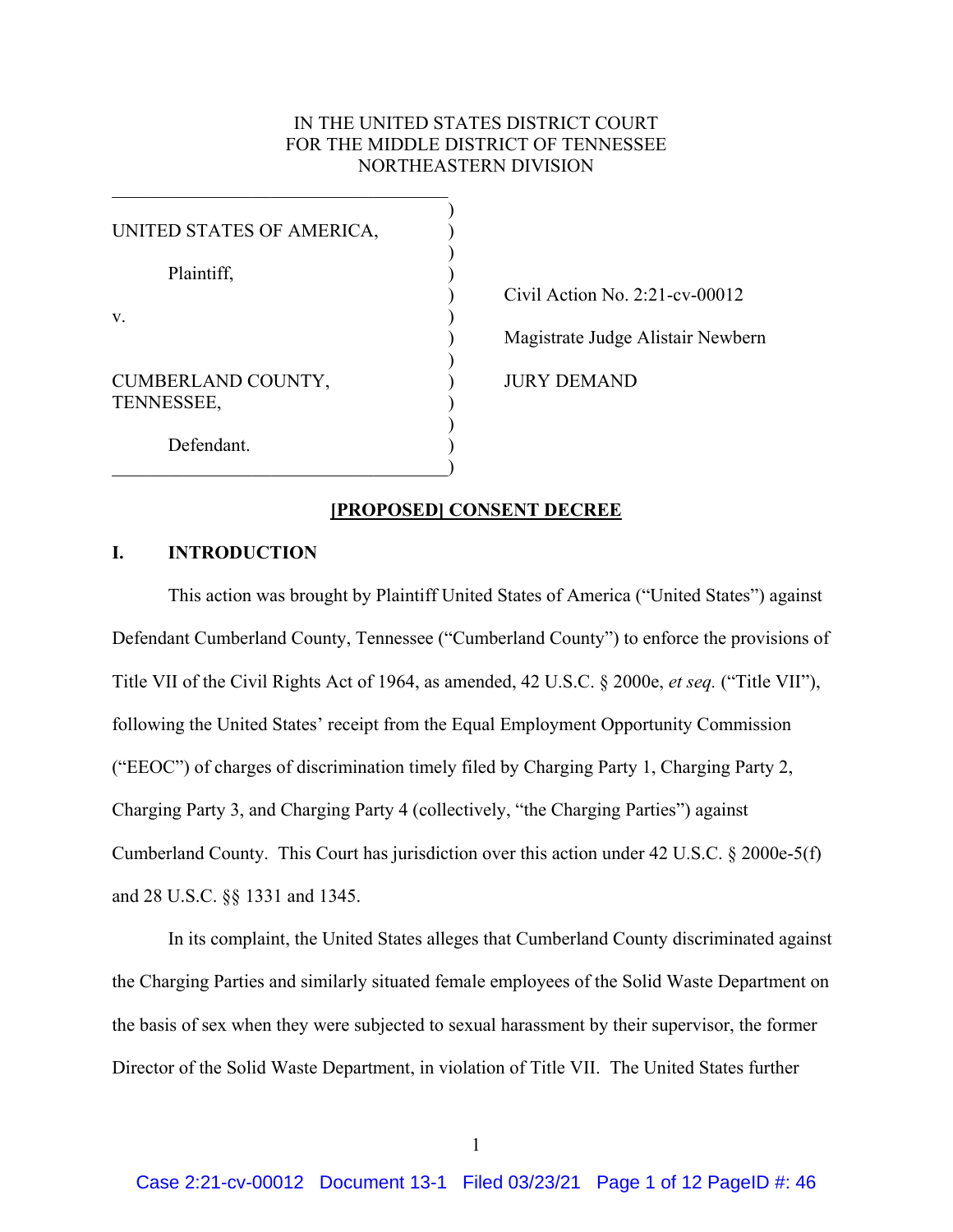harassment to the EEOC. alleges that Cumberland County retaliated against Charging Party 1 for complaining about the

 Consent Decree ("Decree") without the burdens and risks of protracted litigation, agree that this Court has jurisdiction over the Parties and the subject matter of this action. This Decree, being The United States and Cumberland County, desiring that this action be settled by this entered into with the consent of the Parties, shall not constitute an adjudication or finding on the merits of the case, nor be construed as an admission of liability by Cumberland County.

Subject to the Court's approval of this Decree, the Parties waive findings of fact and conclusions of law on the merits of this case and further agree to entry of this Decree as a final and binding agreement between them with regard to all claims asserted in the United States' complaint.

#### **II. FINDINGS**

Having examined the terms and provisions of this Decree, the Court finds that it has jurisdiction over the subject matter of and the Parties to this action; and in resolution of this action, the Parties hereby AGREE and the Court expressly APPROVES, ENTERS, and ORDERS the following:

#### **III. PARTIES AND DEFINITIONS**

- 1. "Days" refers to calendar days, not business days, unless otherwise stated.
- 2. "Date of entry of this Decree" is the date on which the Court signs and enters this Decree as a final order of the Court.
- 3. For purposes of this Decree, "employee" or "employees" refers to (a) anyone hired to work for Cumberland County, regardless of whether (i) they work on a part-time or full-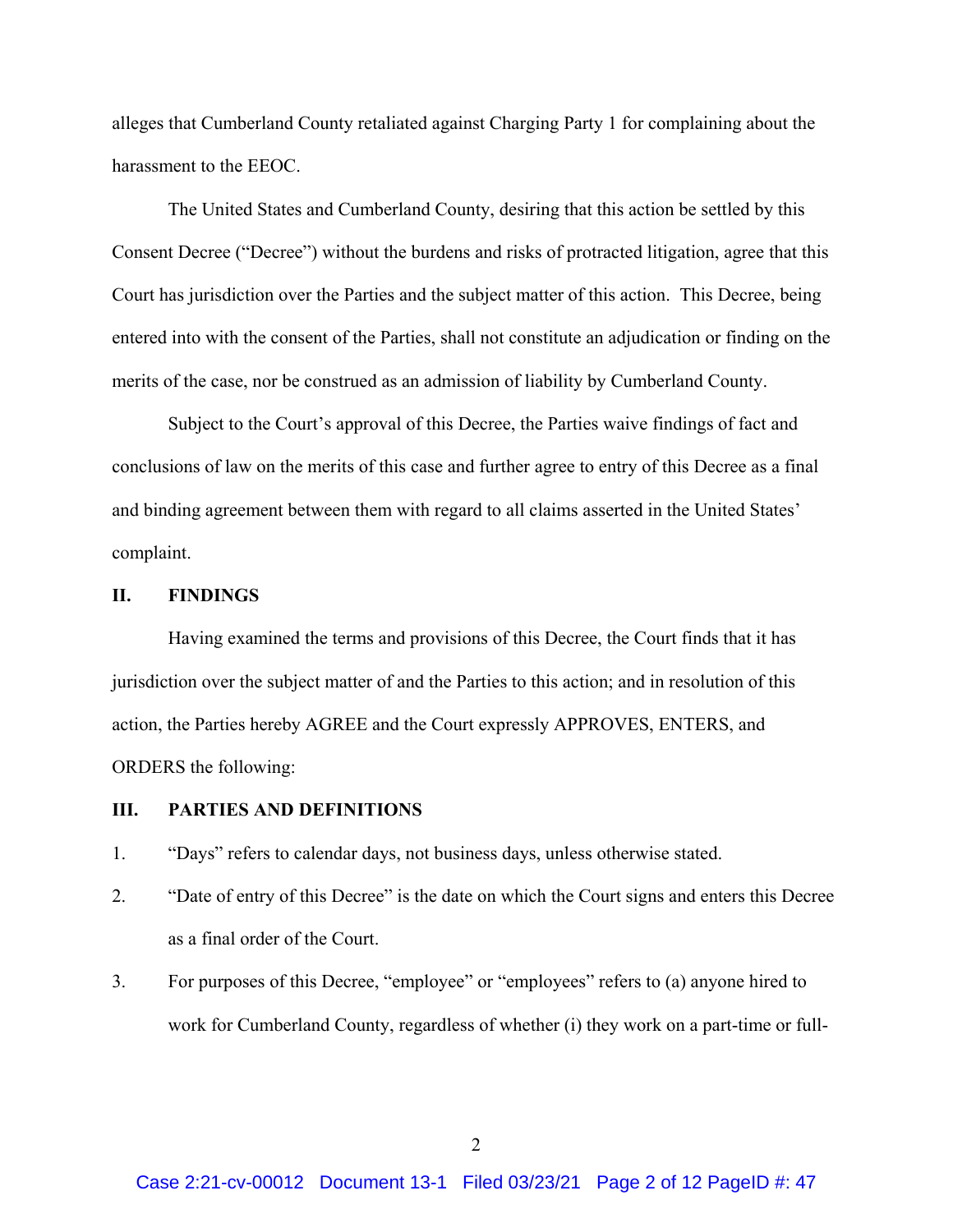exempt," and (b) anyone assigned to perform community service for the County.<sup>1</sup> time basis, (ii) their employment is temporary, or (iii) they are deemed "exempt" or "non-

- 4. "Party" or "Parties" refers to the United States and/or Cumberland County.
- 5. "Policy" refers to the Cumberland County Sexual Harassment Policy, contained within the Cumberland County Personnel Policy/Employee Handbook and the Cumberland County Community Service Worker Handbook.
- 6. "Procedure" refers to the Cumberland County Complaint Process for Reporting Abusive Conduct, Discrimination, Harassment, Sexual Harassment, and Workplace Violence, contained within the Cumberland County Personnel Policy/Employee Handbook and the Cumberland County Community Service Worker Handbook.
- 7. "Relief Participants" are Charging Party 1, Charging Party 2, Charging Party 3, Charging Party 4, Employee 1, Employee 2, Employee 3, Employee 4, Employee 5, and Employee 6.

# **IV. PURPOSES OF THE CONSENT DECREE**

8. The purposes of this Decree are to:

 $\overline{\phantom{a}}$ 

- a. Provide non-monetary remedies, including injunctive and equitable relief, that ensure that Cumberland County does not discriminate against any employee on the basis of sex or retaliate against any employee in violation of Title VII; and
- their claims set forth in the United States' complaint. b. Provide monetary relief to the Relief Participants in consideration for a release of

object to this definition.<br>3 <sup>1</sup> Cumberland County does not concede that community service workers are "employees" under Title VII. For the sole purpose of this Consent Decree, however, Cumberland County does not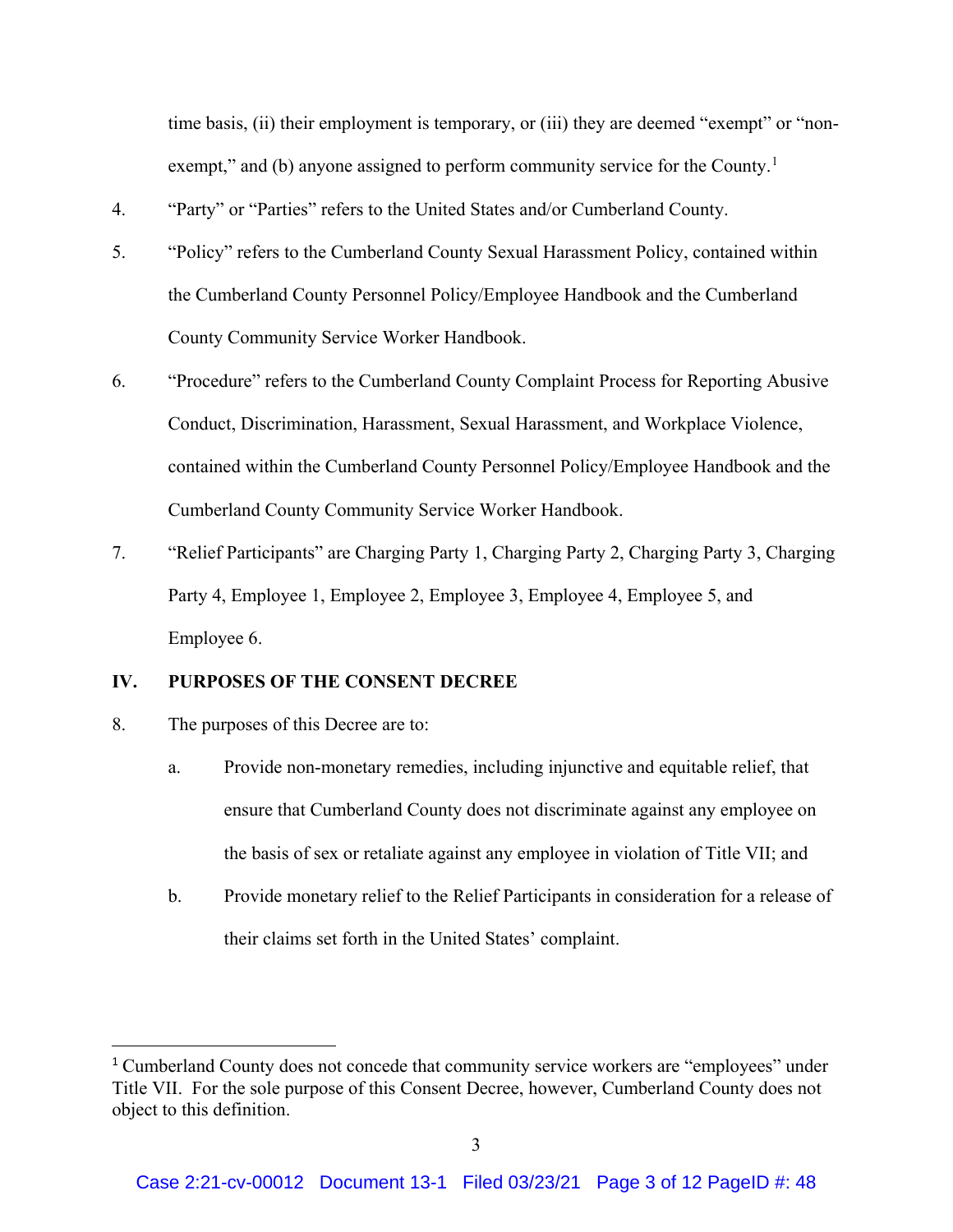## **V. INJUNCTIVE & EQUITABLE RELIEF**

- 9. In accordance with the terms of this Decree, Cumberland County shall not:
	- a. Engage in any act or practice that discriminates against any employee on the basis of sex or retaliates against any employee in violation of Title VII; or
	- that person participated in or cooperated with the United States' investigation of b. To the extent proscribed by Title VII, discriminate against any person because Cumberland County, participated in the litigation of this case, complained about or opposed the challenged employment practices, or received or sought relief or otherwise benefitted from the terms of this Decree.

# **VI. IMPLEMENTATION OF REVISED POLICY AND PROCEDURE**

- 10. Within thirty (30) days of the date of entry of this Decree, Cumberland County will adopt the Parties' agreed-upon revised Sexual Harassment Policy ("Policy") and the Parties' agreed-upon revised Complaint Process for Reporting Abusive Conduct, Discrimination, Harassment, Sexual Harassment, and Workplace Violence ("Procedure").
- 11. Within thirty (30) days of Cumberland County's adoption of the revised Policy and Procedure, Cumberland County will implement them by:
	- a. Distributing the revised Policy and Procedure to all Cumberland County employees;
	- b. Documenting that each employee has received the revised Policy and Procedure; and
	- c. Posting the revised Policy and Procedure on its website and in its facilities.
- 12. Thereafter, Cumberland County will distribute the revised Policy and Procedure to each new employee within fifteen (15) days of hire or, in the case of community service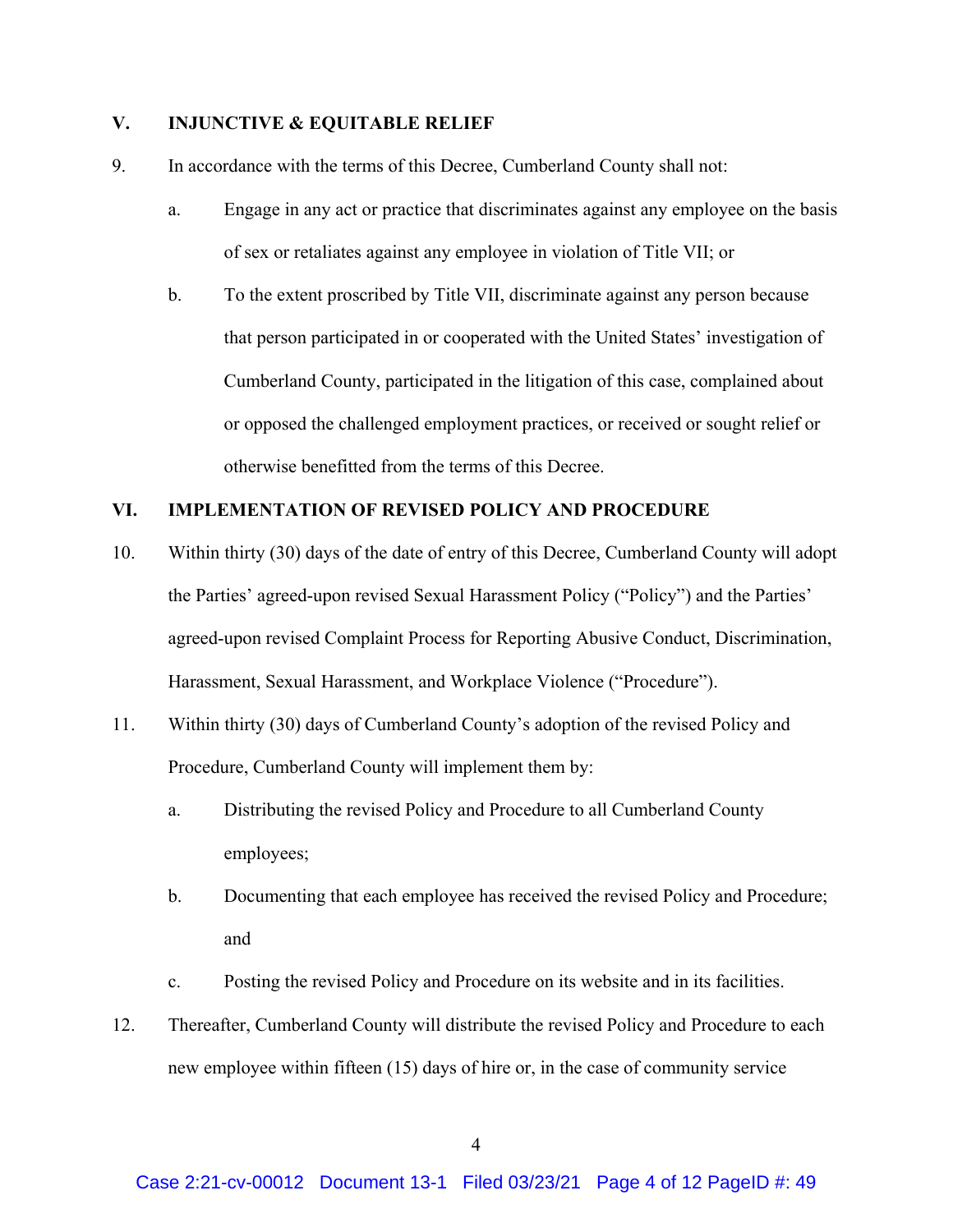workers, as soon as practicable but no later than two (2) days after beginning his/her community service assignment.

### **VII. IMPLEMENTATION OF REVISED TRAINING**

- 13. Within ninety (90) days of Cumberland County's adoption of the revised Policy and Procedure, Cumberland County will provide to all Cumberland County employees the Parties' agreed-upon training on the revised Policy and Procedure.
- 14. Cumberland County will document that each employee has completed the training.
- 15. Thereafter, Cumberland County will provide to each new employee the Parties' agreedupon training within fifteen (15) days of hire or, in the case of community service workers, as soon as practicable but no later than two (2) days after beginning his/her community service assignment.
- 16. Cumberland County will document that each new employee has completed the training.

### **VIII. MONETARY RELIEF**

- 17. In settlement of the United States' claims for relief, Cumberland County agrees to pay a total of One Million, One Hundred Thousand Dollars (\$1,100,000). As set forth in Paragraph 20 below, Cumberland County, through, in part, proceeds from its insurance coverage, will direct the payment of \$1,075,000 in monetary relief to the Relief Participants in exchange for releases of their claims. Cumberland County will also direct the payment of \$25,000 in attorney's fees to their attorney, John Nisbet.
- 18. To receive relief under this Decree, each Relief Participant must execute a release in a format materially the same as set forth in Exhibit 1 and return it to the United States within thirty (30) days of the date of entry of the Decree.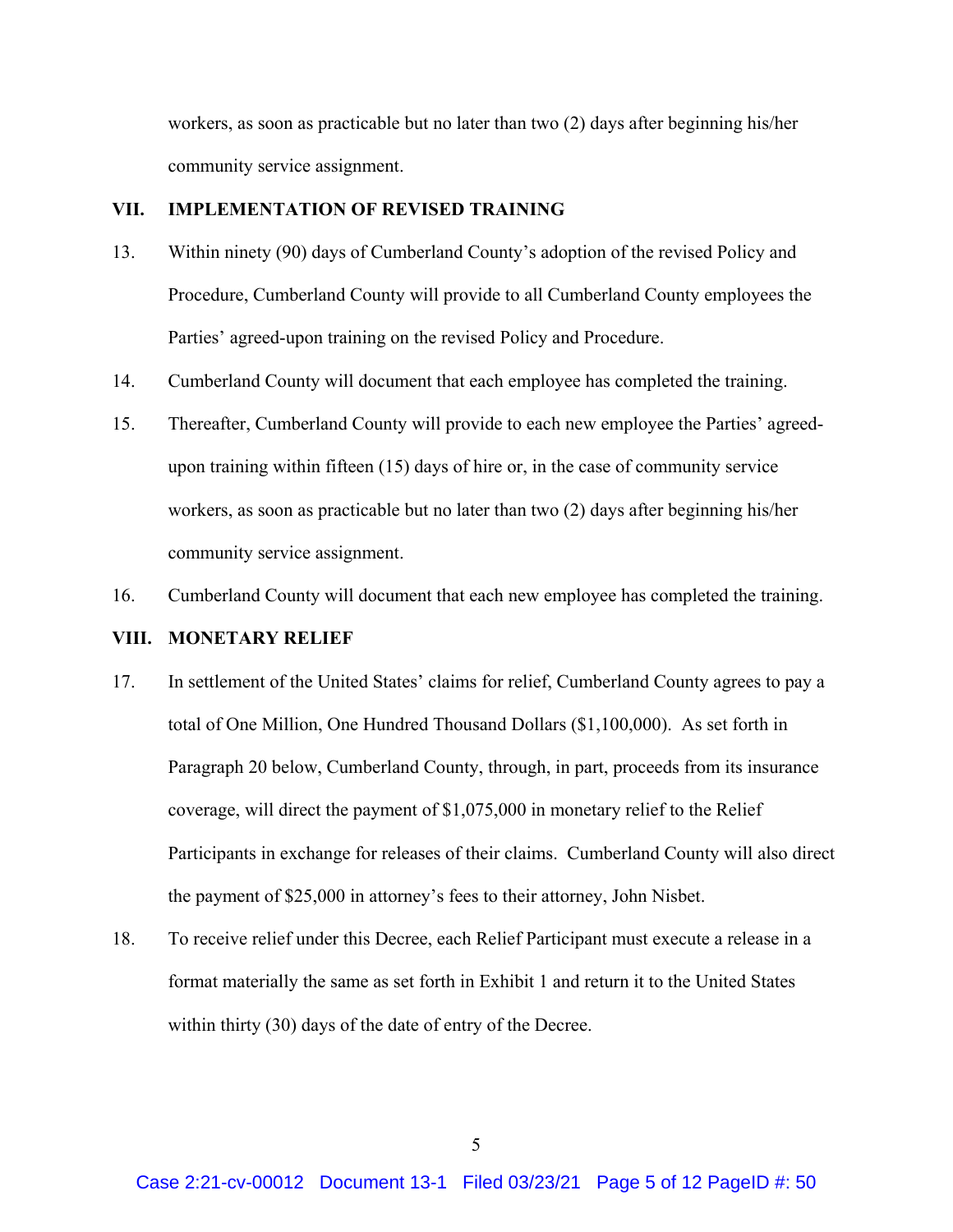- 19. The United States will provide Cumberland County with copies of the executed releases within thirty-five (35) days of the date of entry of the Decree. Cumberland County agrees to accept reasonable facsimiles of signed forms in place of the originals.
- 20. Within thirty (30) days of Cumberland County's receipt of the executed releases from the United States, Cumberland County will issue checks for the monetary settlement. Each check will be made payable to the individual Relief Participant and Daniels & Nisbet in the amount of individual monetary relief listed on Exhibit 2.
- 21. Each Relief Participant's individual monetary relief payment is attributable to 102 of the Civil Rights Act of 1991, 42 U.S.C. § 1981. Cumberland County will issue compensatory damages and is pursuant to and within the statutory limitations of Section each Relief Participant an IRS Form 1099 for the amount of her individual monetary relief.
- 22. Within five (5) days of Cumberland County's issuance of the monetary settlement checks as described in Paragraph 20, Cumberland County will confirm the issuance to the United States.

# **IX. RECORDS RETENTION**

- 23. Cumberland County will retain the following documents and information during the term of this Decree, or for the period of time required by other applicable records retention requirements, whichever is longer:
	- a. The provisions and effective dates of the revised Policy and Procedure adopted pursuant to Paragraph 10 and distributed to its employees;
	- required by Paragraphs 11 and 12; b. Documentation that each employee received the revised Policy and Procedure as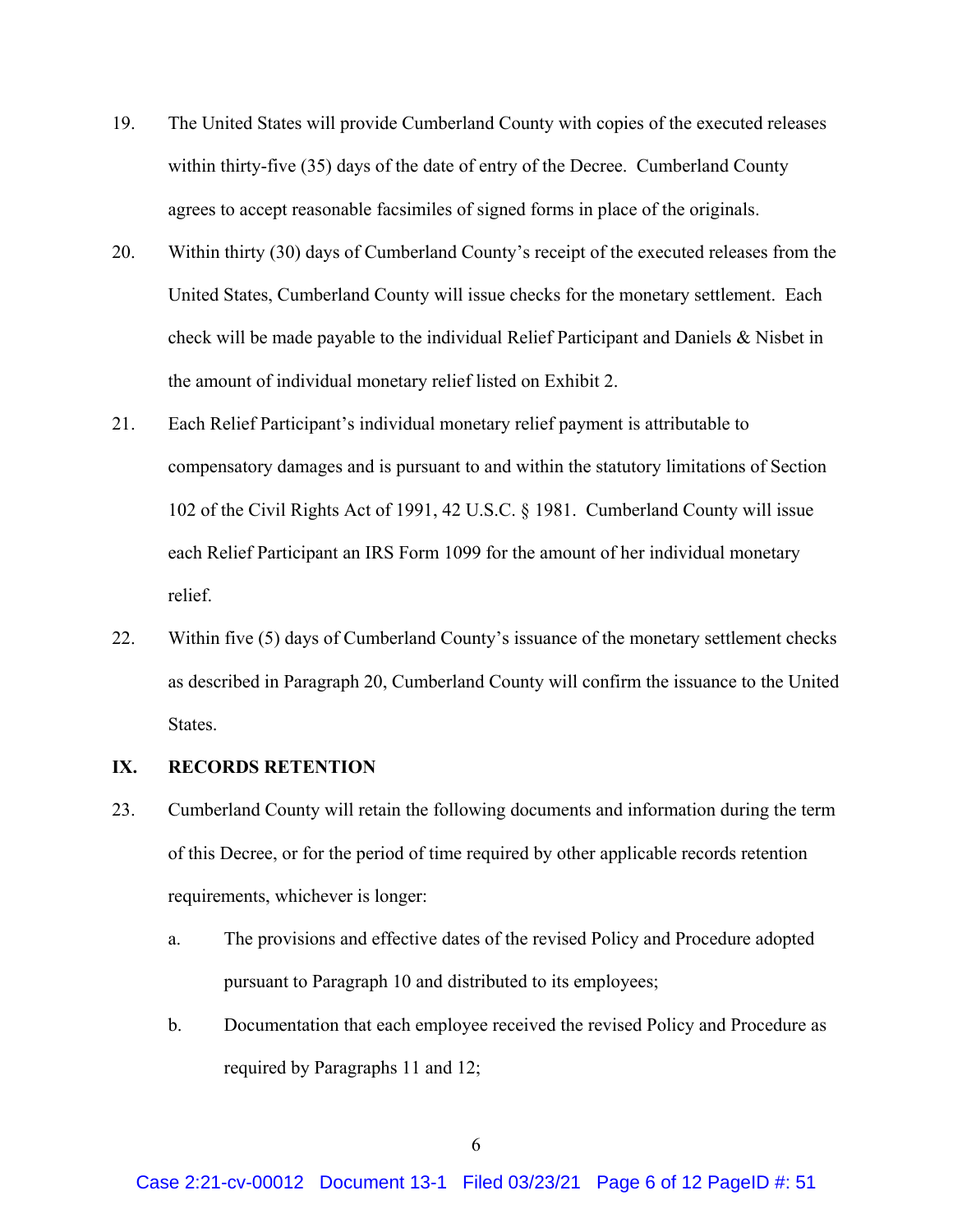- c. The provisions and effective dates of the training on the revised Policy and Procedure pursuant to Paragraphs 13 and 15 and provided to its employees;
- d. Documentation that each employee received the training on the revised Policy and Procedure as required by Paragraphs 14 and 16; and
- e. All documents that come into Cumberland County's possession relating to any written or verbal complaint of sexual harassment or related retaliation, made by any employee, including documents relating to Cumberland County's investigation and resolution of any such complaint.
- Cumberland County's compliance with this Decree upon fifteen (15) days' written notice 24. The United States may review Cumberland County's compliance with this Decree at any time and accordingly will have the right to inspect and copy any documents related to to Cumberland County, without further order from this Court.

# **X. PROVISION OF RECORDS TO THE UNITED STATES**

- 25. For the duration of this agreement, Cumberland County will send reports every six months to the United States identifying:
	- months to the United States identifying:<br>a. All complaints of sexual harassment and all related complaints of retaliation, including, at a minimum:
		- i. The date of the complaint and the date the complaint was received by Cumberland County, if different from the date of the complaint;
		- ii. Whether the complaint was oral or written;
		- iii. A description of the complaint, including the identity, by name and title, of the individuals accused of harassment or retaliation, if known; and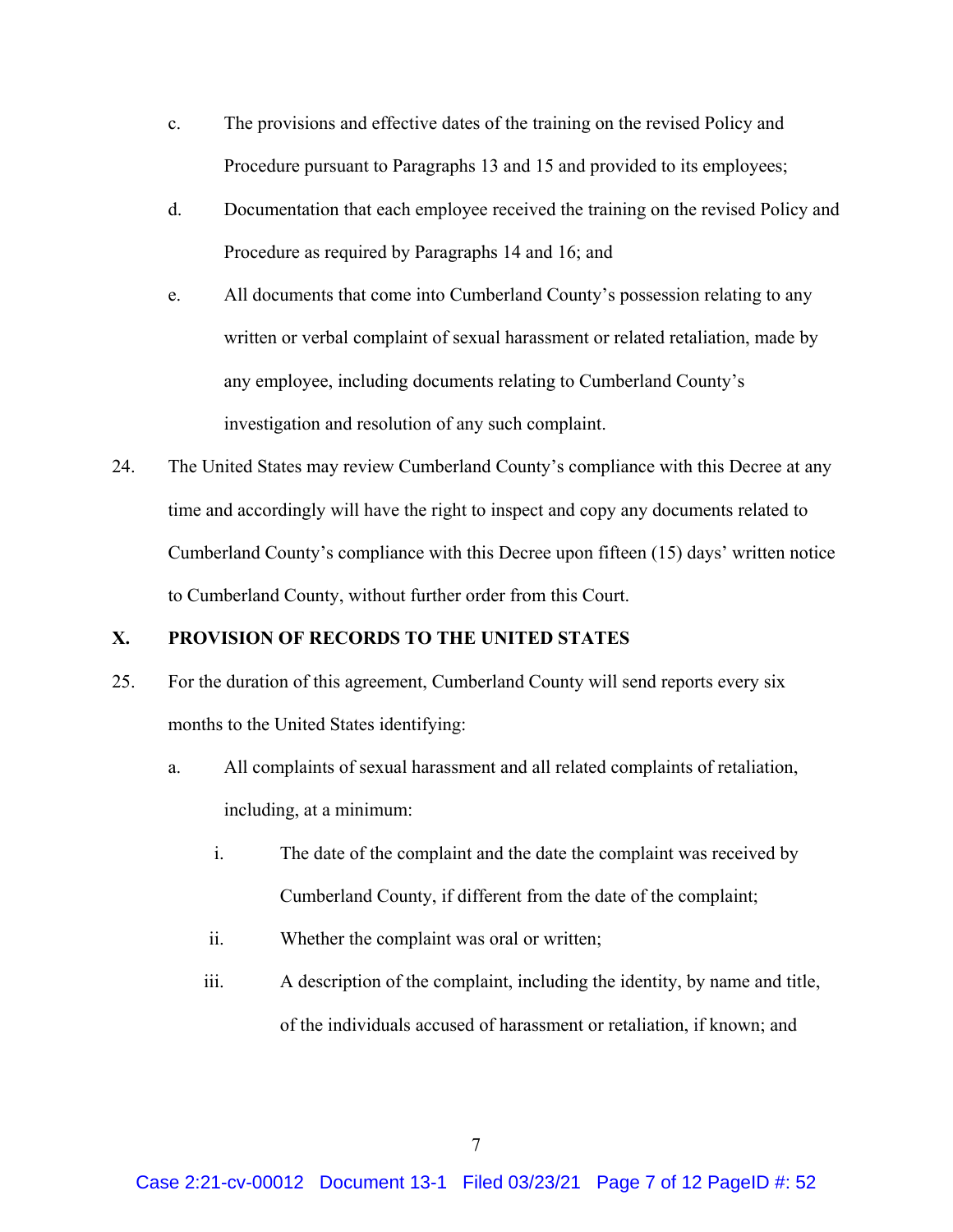- recommended corrective action or discipline and whether that corrective iv. Any formal or informal report of investigation, including any action or discipline was taken;
- b. Documentation that each employee received the revised Policy and Procedure as required by Paragraphs 11 and 12; and
- c. Documentation that each employee received the training on the revised Policy and Procedure as required by Paragraphs 14 and 16.
- 26. Six (6) months after the date of entry of this Decree, Cumberland County will provide its first report covering the time period from November 1, 2019, through five (5) months after the date of entry of this Decree.
- covering the six (6)-month time period since the previous report. Barring any extension of this Decree, Cumberland County will provide the United States three reports 27. A report will be due every six (6) months thereafter for the duration of the Decree, containing the information described above.

### **XI. DISPUTE RESOLUTION**

 unable to reach agreement after informally seeking to resolve the dispute, either Party 28. The Parties will attempt in good faith to resolve informally any dispute concerning Cumberland County's compliance with this Decree. Upon request by either Party, the Parties, through their counsel, will make themselves available for a telephone conference to discuss any such dispute within ten (10) days of such a request. If the Parties are may move the Court to enforce the Decree and may seek a ruling that enforces this Court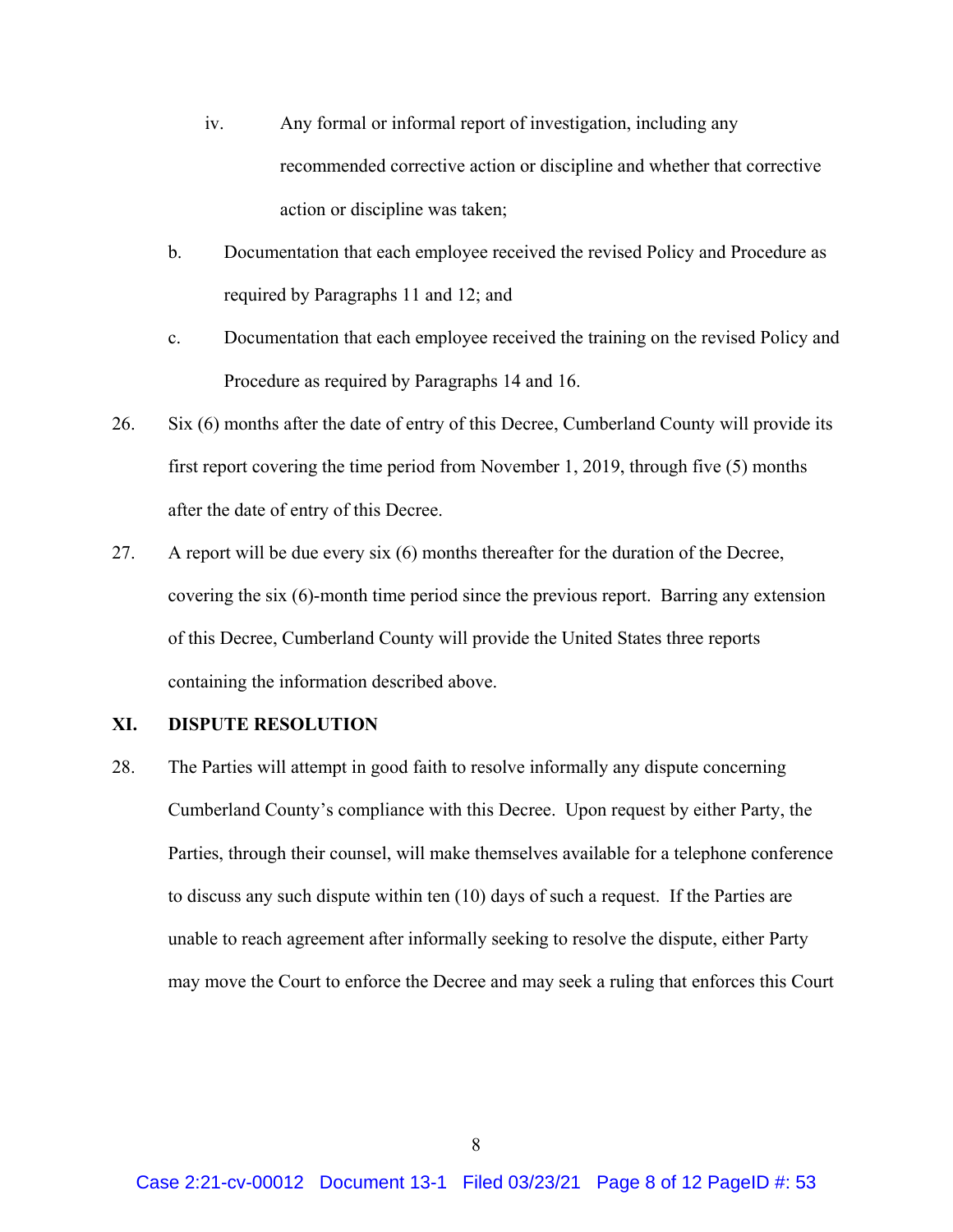Order, provided the moving Party gives at least thirty (30) days written advance notice to the nonmoving Party.

#### **XII. MODIFICATION OF THE DECREE**

- This Decree constitutes the entire agreement and all commitments of the Parties.
- 29. This Decree constitutes the entire agreement and all commitments of the Parties. 30. The Parties may jointly agree to modifications of the time limits for the specific performance of the non-monetary relief provisions set forth in this Decree without Court approval. The Parties may agree to other modifications of the non-monetary relief provisions of the Decree only with approval of the Court.
- Court approval. The Parties and the Relief Participants may agree to other modifications 31. The Parties and the Relief Participants may agree to modifications of the time limits for the specific performance of the monetary relief provisions set forth in this Decree without of the monetary relief provisions of the Decree only with approval of the Court.

# **XIII. JURISDICTION OF THE COURT**

32. The Court shall retain jurisdiction over this Decree for the purposes of implementing the relief provided herein and resolving any disputes or entering any orders that may be necessary to implement the relief provided herein.

### **XIV. DURATION OF CONSENT DECREE AND TERMINATION**

33. This Decree will remain in effect for eighteen (18) months from the date of entry of this Decree. The United States may move the Court to extend the duration of the Decree and the Court may extend the term only upon a showing of (1) Cumberland County's substantial non-compliance with this Decree during its term, and (2) good cause for extending the term. Absent an extension, the Decree will expire without further order of the Court at the conclusion of this eighteen (18)-month period.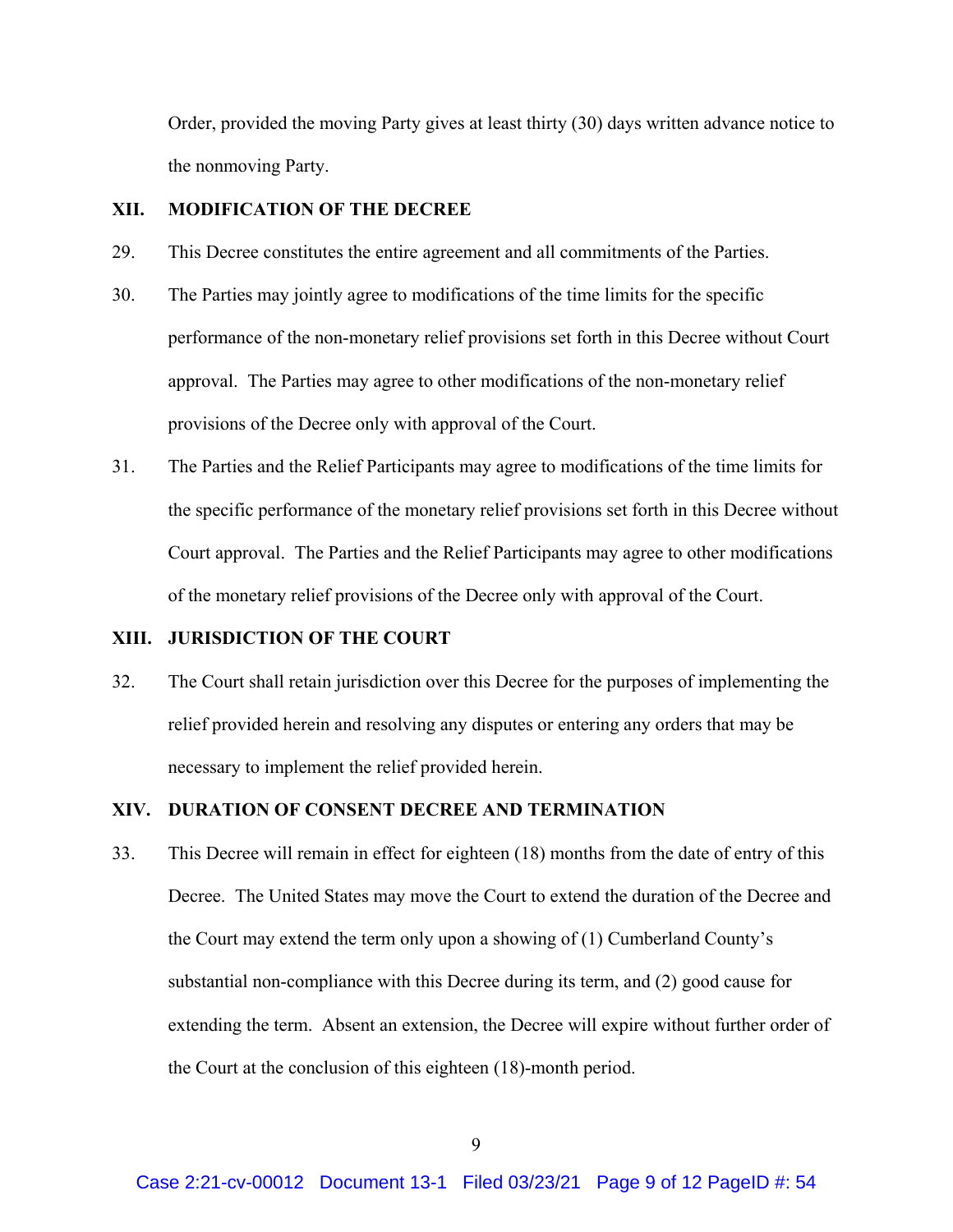## **XV. GENERAL PROVISIONS**

- 34. If any deadline referenced in this Agreement falls on a weekend or federal holiday, the deadline shall be moved to the next business day.
- 35. If any provision of this Decree is found to be unlawful, only the specific provision in question will be affected and the other provisions will remain in full force and effect.
- including the costs of compliance or monitoring. 36. The Parties will bear their own costs, expenses, and attorneys' fees in this action,
- ([jennifer.swedish@usdoj.gov](mailto:jennifer.swedish@usdoj.gov)), Julia Quinn ([julia.quinn@usdoj.gov](mailto:julia.quinn@usdoj.gov)), and Kara Sweet 37. Where possible, all documents required to be delivered to the United States under this Decree shall be sent via electronic mail to Jennifer Swedish  $(kara.sweet@usdoj.gov)$  $(kara.sweet@usdoj.gov)$  $(kara.sweet@usdoj.gov)$ . Where such electronic mail is not possible, documents shall be sent *via overnight delivery* to:

Jennifer Swedish Julia Quinn Employment Litigation Section Civil Rights Division United States Department of Justice 4 Constitution Square 150 M Street NE, Room 9.1134 Washington, DC 20530

- 38. Any Party may update mailing or electronic addresses to all other parties without requiring any changes to this Decree.
- 39. This Decree may be executed in multiple counterparts, each of which together shall be considered an original but all of which shall constitute one Decree. The Parties agree to be bound by facsimile signatures.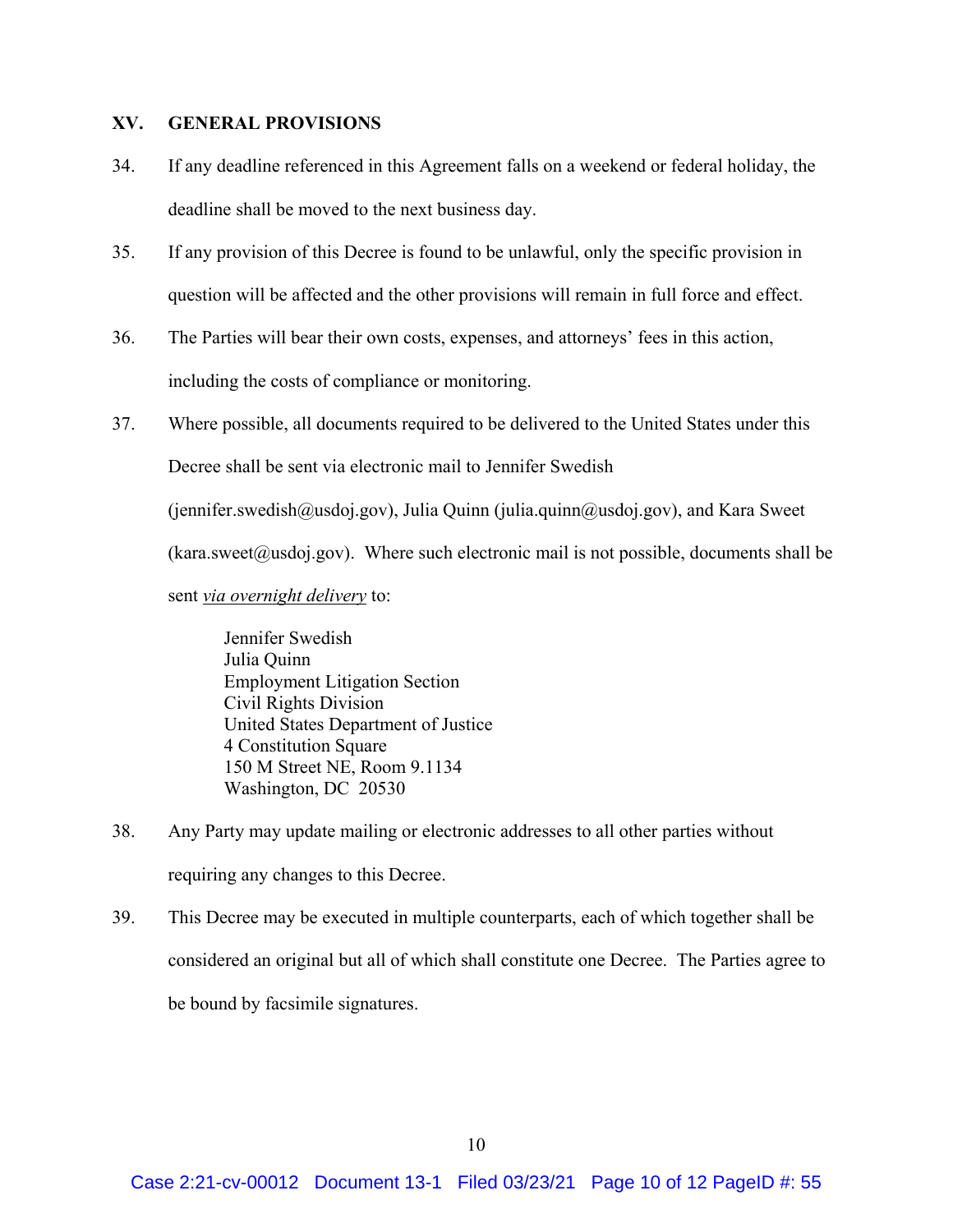It is so ORDERED, this \_\_\_\_ day of \_\_\_\_\_\_\_\_\_\_\_\_\_, 2021.

 $\mathcal{L} = \{ \mathcal{L} \mid \mathcal{L} \in \mathcal{L} \}$  , where  $\mathcal{L} = \{ \mathcal{L} \mid \mathcal{L} \in \mathcal{L} \}$  , where  $\mathcal{L} = \{ \mathcal{L} \mid \mathcal{L} \in \mathcal{L} \}$  , where  $\mathcal{L} = \{ \mathcal{L} \mid \mathcal{L} \in \mathcal{L} \}$ 

Magistrate Judge Alistair Newbern United States District Judge